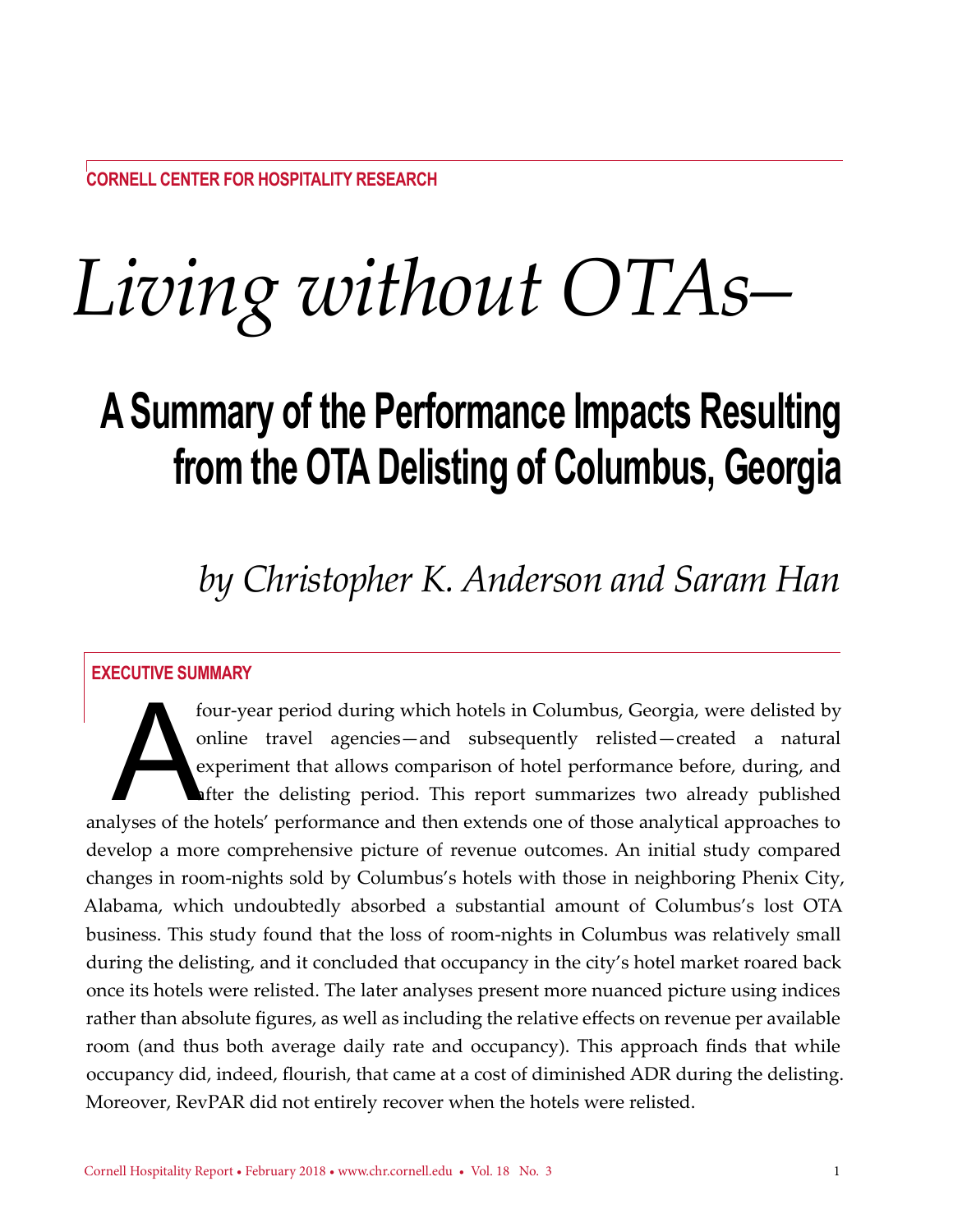#### **About the Authors**

**Chris K. Anderson** , Ph.D., is a professor at the Cornell School of Hotel Administration. Prior to his



appointment in 2006, he was on faculty at the Ivey School of Business in London, Ontario appointment in 2006, he was on faculty at the Ivey School of Business in London, Ontario Canada. A regular contributor to the CHR Report series, his main research focus is on Canada. A regular contributor to the CHR Report series, his main research focus is on revenue management and service pricing. He actively works with industry, across revenue management and service pricing. He actively works with industry, across numerous industry types, in the application and development of RM, having worked with a numerous industry types, in the application and development of RM, having worked with a  $\mathcal{V}_{\mathcal{M}}$   $\parallel$  variety of hotels, airlines, rental car, and tour companies, as well as numerous consumer packaged goods and financial services firms. Anderson's research has been funded by packaged goods and financial services firms. Anderson's research has been funded by numerous governmental agencies and industrial partners. He serves on the editorial numerous governmental agencies and industrial partners. He serves on the editorial board of the *Journal of Revenue and Pricing Management* and is the regional editor for board of the *Journal of Revenue and Pricing Management* and is the regional editor for the *International Journal of Revenue Management*. At the School of Hotel Administration, the *International Journal of Revenue Management*. At the School of Hotel Administration, he teaches courses in revenue management and service operations management.*.* he teaches courses in revenue management and service operations management.*.*

**Saram Han**, MS., is a doctoral student at the Cornell School of Hotel Administration. He **Saram Han**, MS., is a doctoral student at the Cornell School of Hotel Administration. He received his master's degree in survey methodology from the University of Michigan in Ann received his master's degree in survey methodology from the University of Michigan in Ann Arbor and BBA in tourism management from Kyung Hee University in Korea. His research Arbor and BBA in tourism management from Kyung Hee University in Korea. His research interests focus on measuring and improving the service operation by analyzing the interests focus on measuring and improving the service operation by analyzing the unstructured data. He is especially interested in how the reviews on the online travel unstructured data. He is especially interested in how the reviews on the online travel agencies (OTAs) can help measure the intangible service qualities in the hospitality agencies (OTAs) can help measure the intangible service qualities in the hospitality industries.

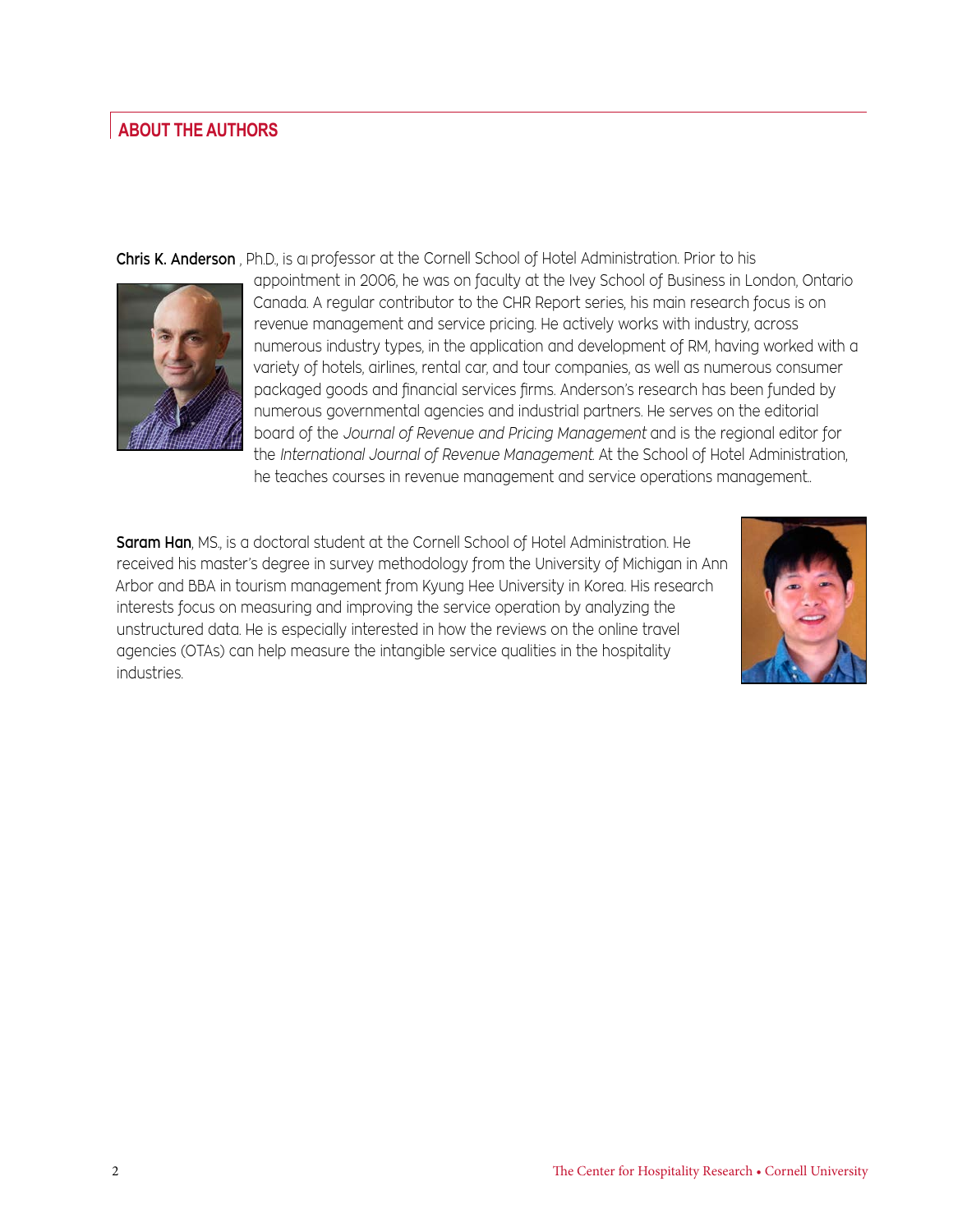**COrnell Center for hospitality research cornell hospitality report**

# *Living without OTAs–*

# **A Summary of the Performance Impacts Resulting from the OTA Delisting of Columbus, Georgia**

### by Christopher K. Anderson and Saram Han

Wo studies recently published in the *Cornell Hospitality Quarterly* summarize a unique natural experiment in which hotels in an entire city were delisted from all online travel agents for more than four years. This occurr wo studies recently published in the *Cornell Hospitality Quarterly* summarize a unique natural experiment in which hotels in an entire city were delisted from all online travel agents for more than four years. This occurred when the city of Columbus, Georgia, was victorious in its lawsuit (and subsequent appeal) against taxes. The Columbus case is one of more than 90-plus cases filed against OTAs for accommodation tax collection. As a result of the lawsuit, all OTAs removed all hotel listings for the city of Columbus from the end of 2008 through 2012. This report summarizes the findings relating to hotel rate and occupancy presented by these two papers, highlights some of the insights, and then provides additional analysis to extend calculations of the effects on the hotels' revenues.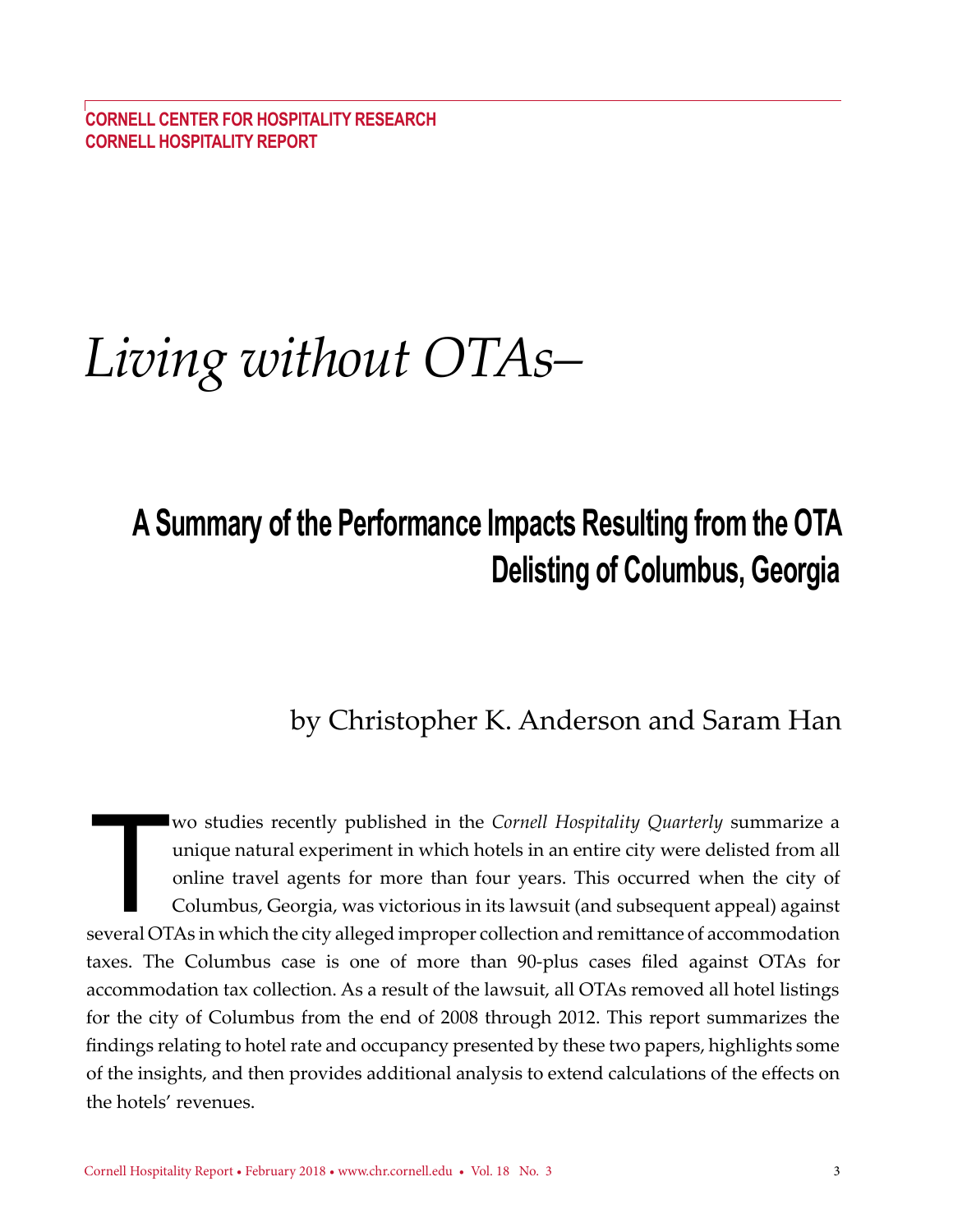#### Study One: Absolute Occupancy and Rate Effects

The first study, by Brumby McLeod and his colleagues, estimates the impact of OTA delisting by looking primarily at demand changes in nearby Phenix City, Alabama (across the river and state line from Columbus).<sup>1</sup> They estimate the effect of the delisting in Columbus by calculating the room-nights that Phenix City itself lost in 2012, when Columbus was relisted at the OTAs. That number was substantial for the relatively small Phenix City market, as it lost about 18,000 room-nights per year when Columbus came back on-line, or just under 15 percent of the occupancy Phenix City might have expected. McLeod and colleagues then extended this post-relisting loss backward, expressing it as the gain to Phenix City during the time that Columbus was delisted. They then estimated both the effects on taxes for the city of Columbus and on the city's hotel revenues.

For the city, they calculated an actual tax gain to the city of Columbus during the delisting period of \$298,000. Although there was a loss of taxes on the missing 18,000 annual room-nights (over 4.3 years of delisting), they calculated that this loss was offset by what they believed would be higher net taxable rates for the hotels. They determined that this tax gain would occur owing to the absence of OTA transactions, meaning that hotels did not have to pay an estimated 20 percent in OTA commissions and resulting a higher net taxable rate. For this, they assumed that 14.9 percent of transactions would otherwise have been taxed at a lower net rate owing to estimated OTA commissions.

The picture is likewise positive for the hotels, for a similar reason. McLeod and colleagues determined that the hotels were, on balance, better off without the OTA transactions. First, based on a city-wide ADR of \$71.60, they estimated the loss of 18,000 annual room-nights over the delisting period at \$5,542,000. This product is calculated as follows: (18k [annual lost rooms] × 4.3 [years delisted] × \$71.60 [average delisting period Columbus ADR].) This substantive loss is more than offset by reductions in OTA commissions of \$9,257,000. That calculation is as follows: (1,009k [annual average number of room-nights sold in the city during delisting]  $\times$  4.3 [years delisted]  $\times$  \$71.60 [average delisting period Columbus ADR] × 14.9% [OTA normal market share] × 20% [average OTA commission]), for a net gain of \$3,715,000.

Based on this study, the result of putting the OTA genie back in the bottle in Columbus, Georgia, appears quite positive—so much so one might ask why the hotels bothered to relist!

This does not quite end the McLeod analysis, although further specific calculations are not possible. McLeod and his colleagues suggested that one possible reason that only 18,000 of the estimated 150,341 annual rooms sold on OTAs prior to delisting (14.9% of 1,009,000) were (apparently) lost to Phenix City is that this market is relatively small. While Phenix City is the next closest market it only has one-seventh of the room supply offered by Columbus (246,000 rooms in Phenix City versus 1,720,000 rooms in Columbus as of 2014). One could speculate that this supply imbalance might mean room-nights during the delisting were lost to other markets as well. The McLeod study also assumes that OTA delisting had no long-term impacts on pricing strategy within the Columbus market, as revenue estimates are solely based on ADRs during the delisted period.

<sup>1</sup> Brumby McLeod, Stephen W. Litvin, Kirk C. Heriot, Andres Jauregui, and Erin Dempsey. Goodbye Columbus: Accommodation Taxes and OTAs, *Cornell Hospitality Quarterly,* Vol 59, No. 1 (February 2018), pp. 61–66 (doi:10.1177/1938965517704369).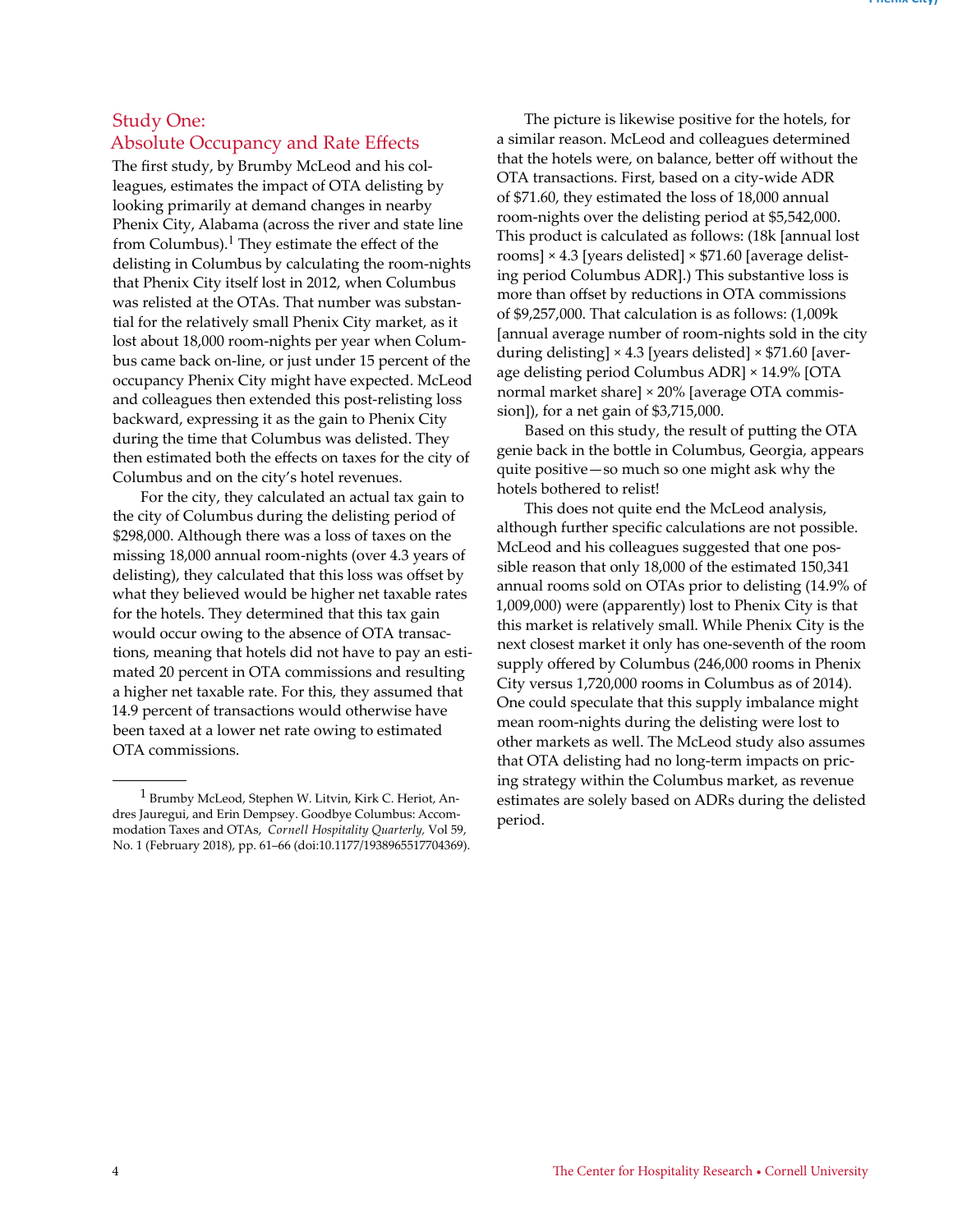|                 | <b>RevPAR</b> | <b>ADR</b> | Occupancy |
|-----------------|---------------|------------|-----------|
| <b>LISTED</b>   | 1.21          | 1.22       | 0.99      |
| <b>DELISTED</b> | 1.09          | 1.07       | 1.02      |
| <b>RELISTED</b> | 1.11          | 1.01       | 1.10      |
|                 |               |            |           |
| <b>LOSS</b>     | 89.9%         | 87.6%      | 102.9%    |
| <b>RECOVERY</b> | 91.8%         | 82.9%      | 111.1%    |

#### **Hotel performance indices (Columbus/Phenix City)**

#### A Deeper Dive Using RevPAR Indices

Working with co-author Saram Han, I published a *CHQ* article that indicated the difficulty of unraveling the true impacts of OTA delisting owing to supply changes, seasonality, and other factors not under control during the experiment.<sup>2</sup> As a result, we proposed the use of indices, or relative performance, versus the use of absolute performance. We used the same data as that analyzed in the McLeod study (including performance in Phenix City), as supplied by STR under an educational agreement known as the STR SHARE Center.3

Exhibit 1, reproduced from our *CHQ* research note, summarizes the average performance indices during the following three periods: **(1)** when all hotels were listed at OTAs, **(2)** when Columbus hotels were delisted at OTAs, and **(3)** after Columbus hotels were relisted at OTAs. As did McLeod and his colleagues, Han and I use aggregate market-level data. For example, ADRs are total market revenue divided by total market rooms occupied.

The table also includes ratios of the delisted period (labeled as "loss") and the relisted periods (i.e., "recovery") relative to performance prior to delisting. The ratios highlight the degree to which Columbus hotels lost control of their pricing and failed to recover even after relisting (relative to Phenix City), as relisted room rates are still 17.1-percent less than those prior to delisting. The use of relative performance (i.e., ADR in Columbus divided by the average of ADR in Phenix City plus that of Columbus) helps control for seasonality and general economic conditions. Note that we use this calculation of ADR in Columbus divided by the average of the two cities' ADRs (versus simply dividing the ADR in Columbus by the ADR in Phenix City) to avoid the possibility of double counting the losses in Columbus on top of gains in Phenix City.

The table indicates that Columbus's lower rates drove additional room-nights, since the occupancy index during both loss and recovery is greater than 100 percent. At the same time, delisting and relisting diminished Columbus hotels' overall performance, given that RevPAR levels never recovered (as shown by the RevPAR indices during loss and recovery of less than 100 percent).

#### Slow Recovery

For the remainder of this report, we extend our initial analysis beyond that published in the *CHQ* research note, both to include a longer recovery period (us-

<sup>&</sup>lt;sup>2</sup> Chris K. Anderson and Saram Han. Living without OTAs-Goodbye Columbus: Putting the Genie Back in the Bottle, *Cornell Hospitality Quarterly*, Vol 59, No. 1 (February 2018), pp. 67–69 (doi: 10.1177/1938965517735907).

 $3$  STR's SHARE Center makes available a substantial volume of aggregate hotel industry data to colleges and universities by arrangement. See: str.com.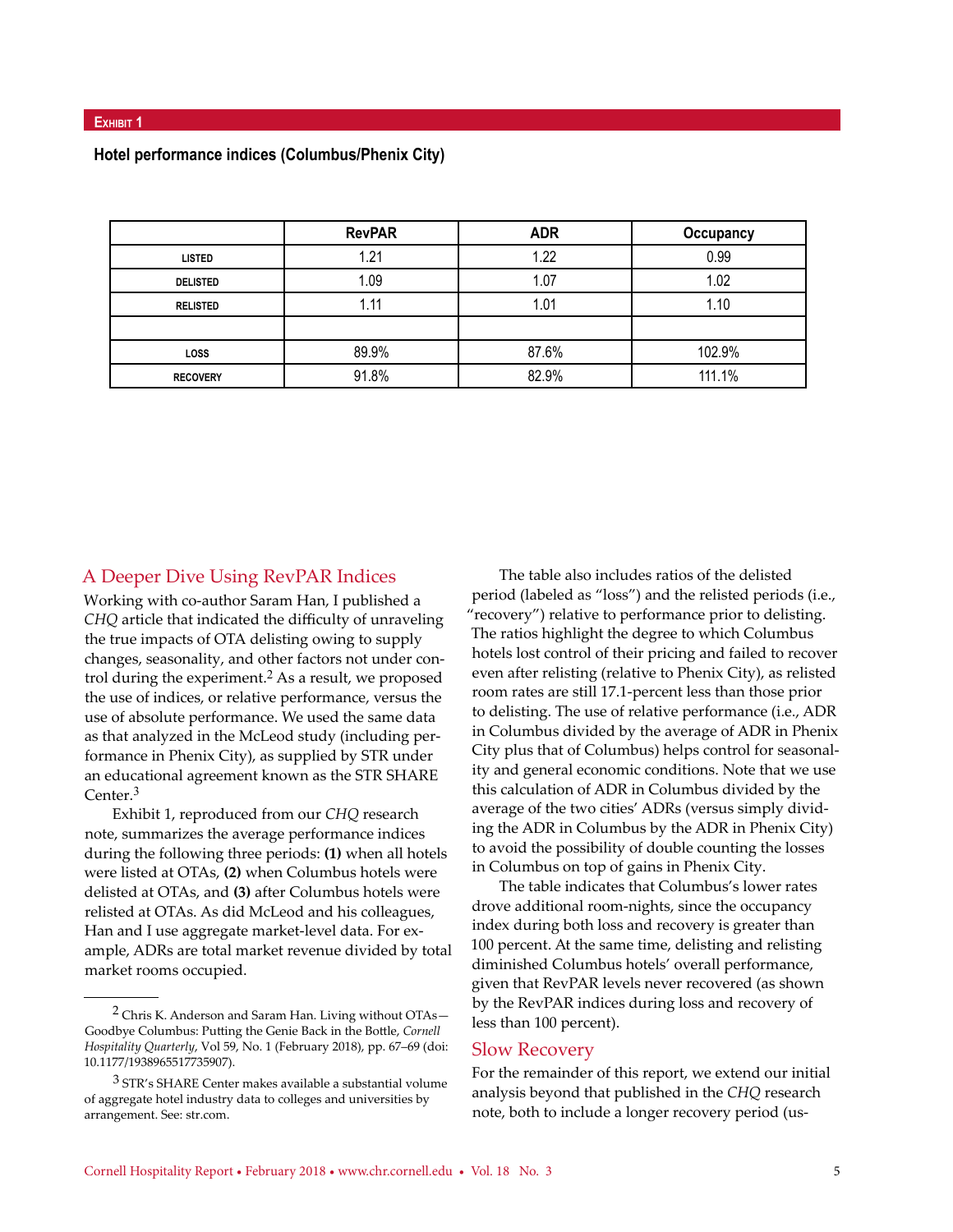#### **Exhibit 1**

**Hotel performance indices (Columbus/Phenix City)** 



ing data through 2016 versus 2014 as in the prior two studies), and to calculate performance measures at the hotel level. This allows us to compare effects across chain scales and further to distinguish outcomes for branded and independent hotels.

Exhibit 2 displays RevPAR, ADR, and occupancy during the same three periods as in the table: before OTA delisting in Columbus (LISTED), during delisting (DELISTED), and after the listings were restored (REL-ISTED). Similar to the table in Exhibit 1, the figure in Exhibit 2 illustrates that prior to delisting Columbus generated a rate premium over Phenix City, which translated into superior RevPAR performance. Following delisting, Columbus room rates eroded quickly. Although these rate reductions generated modest occupancy gains, the result was dramatically reduced overall performance, as measured by RevPAR during that period. Following relisting, Columbus hotels never recovered their pricing power. We see that ADRs continued to depreciate (relative to Phenix City), even as relisting generated sufficient demand to elevate RevPAR in Columbus (albeit not to pre-delisting levels).

Exhibits 1 and 2 would indicate that Columbus hotels fared poorly during delisting, losing considerably more revenue than would previously have

been represented by the estimated 18,000 lost annual room-nights. In fact, one might argue that the city's hotels lost few, if any room-nights, given the increase in occupancy indices. However, Columbus hotels aggressively reduced prices during the delisting period, resulting in a dramatic decrease in RevPAR (and total revenue). One thing to keep in mind is that revenues reported to STR are net revenues (that is, net of all OTA commissions), meaning that the RevPAR indices during the LISTED and DELISTED periods already have all OTA commission savings (or expenses) built in. Consequently, there is no need to make any assumptions on channel mix or commissions, as was required in the McLeod analysis.

To gain further distance from the possible noise created by OTA listings, pricing, and commissions, we can create a cleaner set of indices by looking at hotels we expect to be the least affected by OTA delisting namely, lower chain scale branded hotels. In my 2009 analysis of what I termed the billboard effect—or the impact of OTA listings upon non-OTA hotel bookings—I determined that the effect is lesser for branded hotels than for independent hotels.<sup>4</sup> I found that the

<sup>4</sup> See: C.K. Anderson (2009). The Billboard Effect: Online Travel Agent Impact on Non-Ota Reservation Volume. *Cornell Hospitality Report*, Vol. 9, No. 16.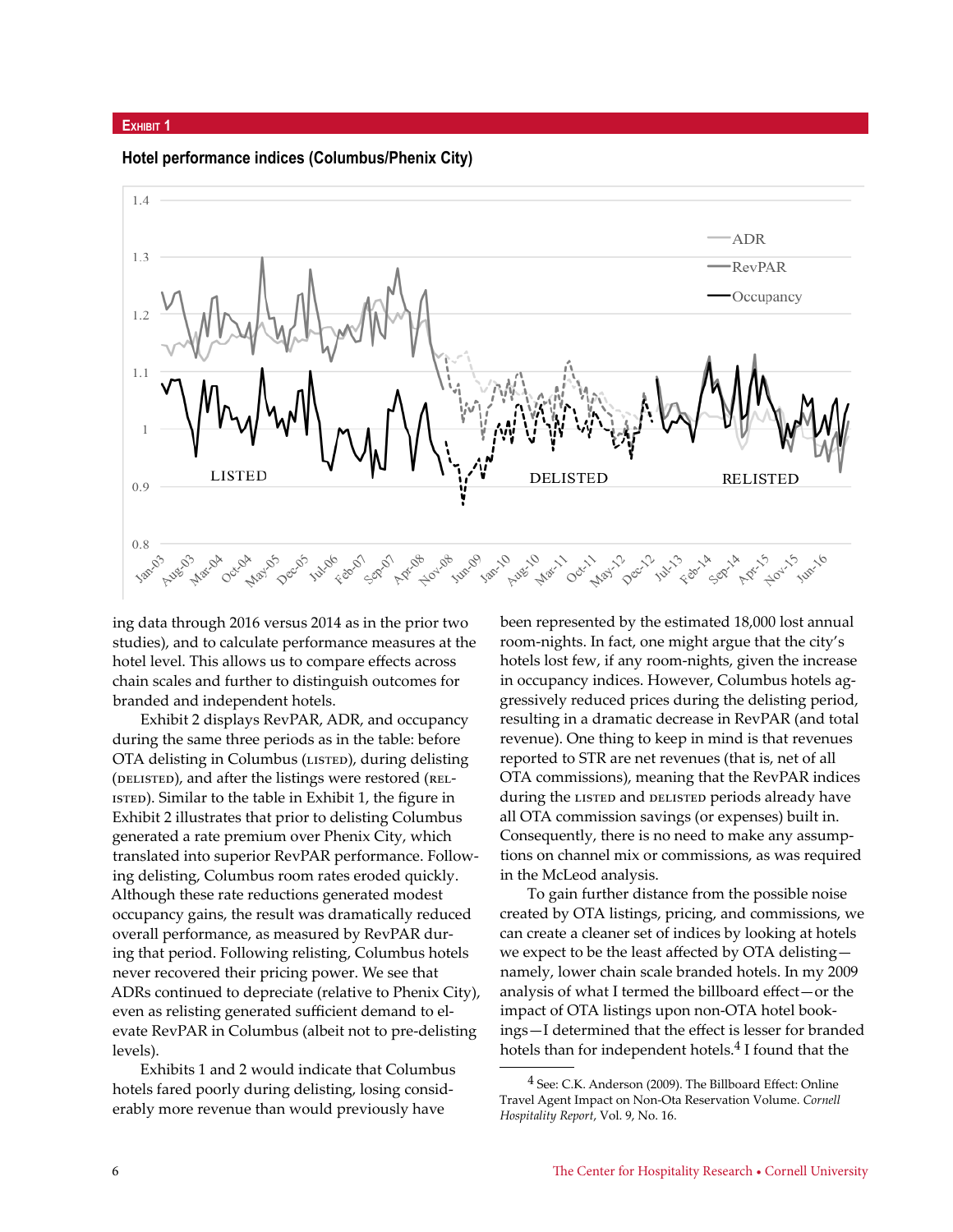#### **OTA versus direct consumer behavior**

| <b>Hotel Sub-Brand</b>         | <b>Online Direct Booking Share</b> | <b>OTA Booking Share</b> | Average # OTA visits* |
|--------------------------------|------------------------------------|--------------------------|-----------------------|
| <b>StayBridge Suites</b>       | 3.9                                | 1.6                      | 9.9                   |
| <b>Candlewood Suite</b>        | 5.9                                | 5.7                      | 6.9                   |
| <b>Holiday Inn</b>             | 80.1                               | 73.2                     | 11 4                  |
| <b>Crowne Plaza Hotels</b>     | 9.0                                | 13.8                     | 13.9                  |
| <b>Hotel Indigo</b>            | 0.6                                |                          | 23.7                  |
| <b>InterContinental Hotels</b> | 0.6                                | ხ.                       | 28.6                  |

\*online direct bookers

effect decreased from 26 percent for independent hotels to as little as 7.5 percent for branded hotels. The reason for this is undoubtedly the breadth of coverage of the "brand.com" websites. We see an example of this strength in a hotel search at Marriott.com. A search for Phenix City, Alabama, returns a display of 11 Marriott-branded hotels—one in Phenix City, six in Columbus, and four in Auburn, Alabama (about 30 miles away). Similarly, a Phenix City search at Choice-Hotels.com yields 12 hotels—two in Phenix City, seven in Columbus, and three in Opelika, Alabama (about 20 miles away). Given this overlap, even if Columbus hotels were delisted at an OTA, their brand counterparts in Phenix City (or other nearby location) may still be listed on the OTA. That could result in a web searcher gaining indirectly exposure to the delisted hotel if their research process involved OTA visits prior to hotel direct booking. This is a realistic scenario, as I wrote in a 2011 paper. At that time, I found that 75 percent of all online direct hotel bookings were preceded by an OTA visit.<sup>5</sup> Exhibit 3 (derived from

details in my 2011 paper) summarizes differences in online behavior by hotel sub-brand for InterContinental Hotels Group (IHG). The hotel sub-brands from IHG in Exhibit 3 are arranged in order of ascending chain scale with StayBridge and Candlewood Suites, for instance, of lower chain scale than InterContinental Hotels. The table summarizes the sub-brand booking share and OTA visitation (average number of visits to OTAs prior to booking direct) by channel. The table indicates two broad themes. First, OTA bookings tend to be tilted towards higher chain scale sub-brands, as the InterContinental brand goes from an online direct share of 0.6 percent to a 10-fold increase of 5.7 percent at OTAs, whereas IHG's Holiday Inn flag decreased from 80.1 percent to 73.2 percent. In addition, those who book higher chain scale inventory appear to do a lot more shopping, as indicated by the average number of OTA visits prior to an online direct booking. One might infer, then, based on these two earlier papers, that we might expect delisting to have less impact on lower chain scale branded hotels owing to decreased OTA shopping and less OTA focus on these lower chain scale (branded) properties.

Returning to the analysis but keeping in mind the reduced effect of OTAs on branded properties, we see

<sup>5</sup> See: C.K. Anderson (2011). Search, OTAs, and Online Booking: An Expanded Analysis of the Billboard Effect. *Cornell Hospitality Report*, Vol. 11, No. 8. This number had decreased to 65 percent in 2015. See: C.K. Anderson and S. Han. (2017). The Billboard Effect: Still Alive and Well. *Cornell Hospitality Report*, Vol. 17, No. 11.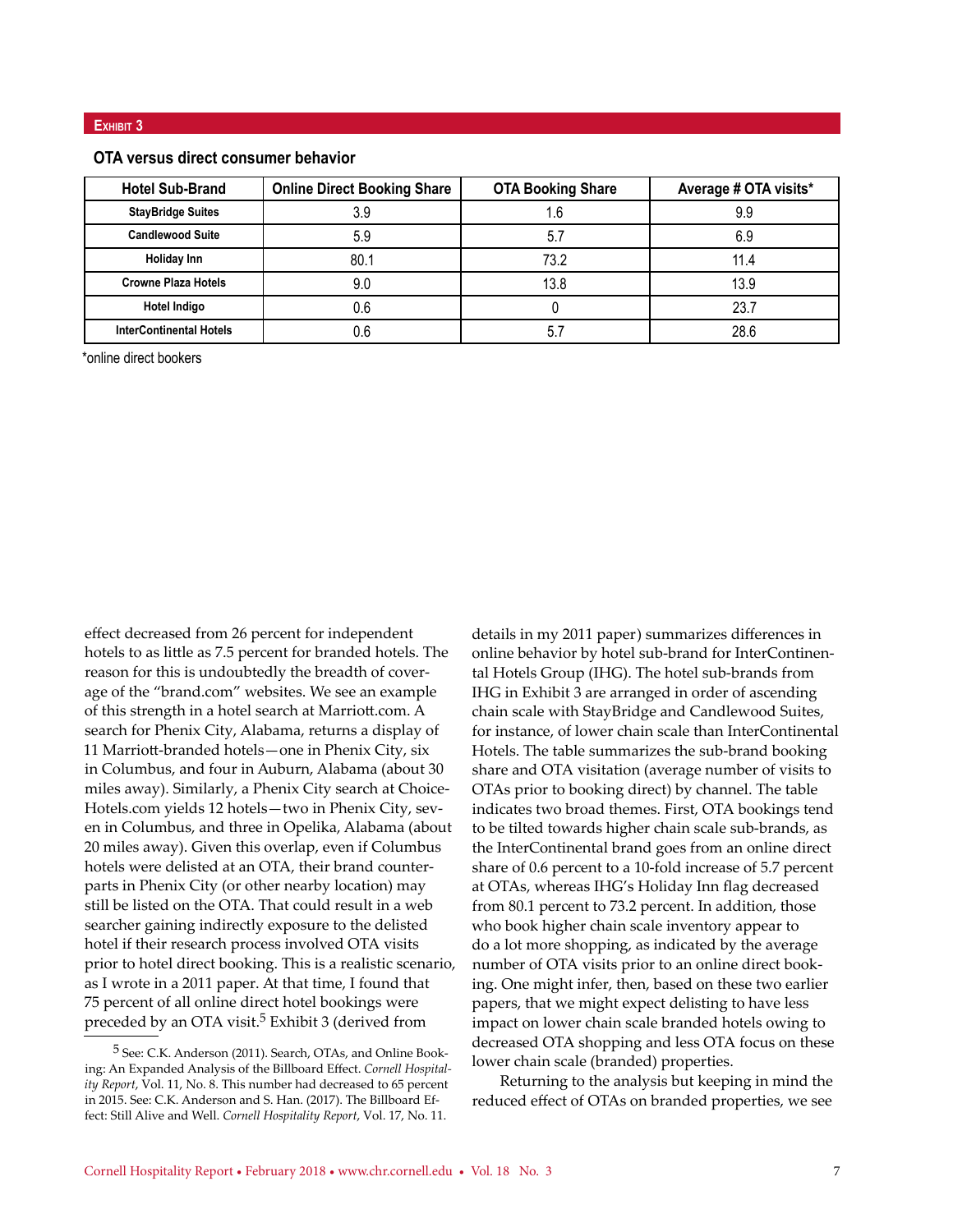#### **Exhibit 4**

#### **Branded hotel performance indices**

#### **Panel A: All Properties**

|                 | <b>RevPAR</b> | <b>ADR</b> | Occupancy |
|-----------------|---------------|------------|-----------|
| <b>LISTED</b>   | 1.19          | 1.17       | 1.01      |
| <b>DELISTED</b> | 1.05          | 1.06       | 0.99      |
| <b>RELISTED</b> | 1.03          | 1.01       | 1.03      |
|                 |               |            |           |
| <b>LOSS</b>     | 88.3%         | 91.3%      | 97.8%     |
| <b>RECOVERY</b> | 86.7%         | 86.4%      | 102.2%    |

#### **Panel B: Branded Midscale**

| <b>LISTED</b>   | 1.15  | 1.09   | 1.06  |
|-----------------|-------|--------|-------|
| <b>DELISTED</b> | 1.06  | 1.09   | 0.97  |
| <b>RELISTED</b> | 1.09  | ٠.     | 0.99  |
|                 |       |        |       |
| <b>LOSS</b>     | 92.3% | 100.1% | 91.7% |
| <b>RECOVERY</b> | 95.5% | 101.6% | 93.5% |

#### **Panel C: Branded Economy**

| <b>LISTED</b>   | 0.97   | 0.96  | 1.01   |
|-----------------|--------|-------|--------|
| <b>DELISTED</b> | 0.94   | 0.94  | 1.02   |
| <b>RELISTED</b> | 0.99   | 0.92  | 1.08   |
|                 |        |       |        |
| <b>LOSS</b>     | 97.3%  | 98.2% | 100.5% |
| <b>RECOVERY</b> | 103.0% | 95.8% | 107.2% |

that Exhibit 4, like Exhibit 1, displays average performance indices across the three listing periods. However, Exhibit 4 displays average indices across hotels rather than across market indices. Panel A in Exhibit 4 presents average indices for all properties, while Panel B shows average indices for branded midscale hotels and Panel C does the same for branded economy hotels. Comparison of Panel A to Panels B and C indicates that the impacts of delisting are dramatically reduced for branded hotels. Further, this impact is less

for economy properties than for midscale hotels, as indicated by the RevPAR figures. The overall market has recovered to 87 percent of prior RevPAR, while branded midscale hotels have gotten back to 96 percent of their earlier RevPAR. However, branded economy hotels are fully recovered and, in fact, stand at 103 percent of their pre-delisting levels. As a caution, we note that Panel A from Exhibit 4 displays slightly different values than the table in Exhibit 1, because Table 1 uses market-level data, while Exhibit 4 displays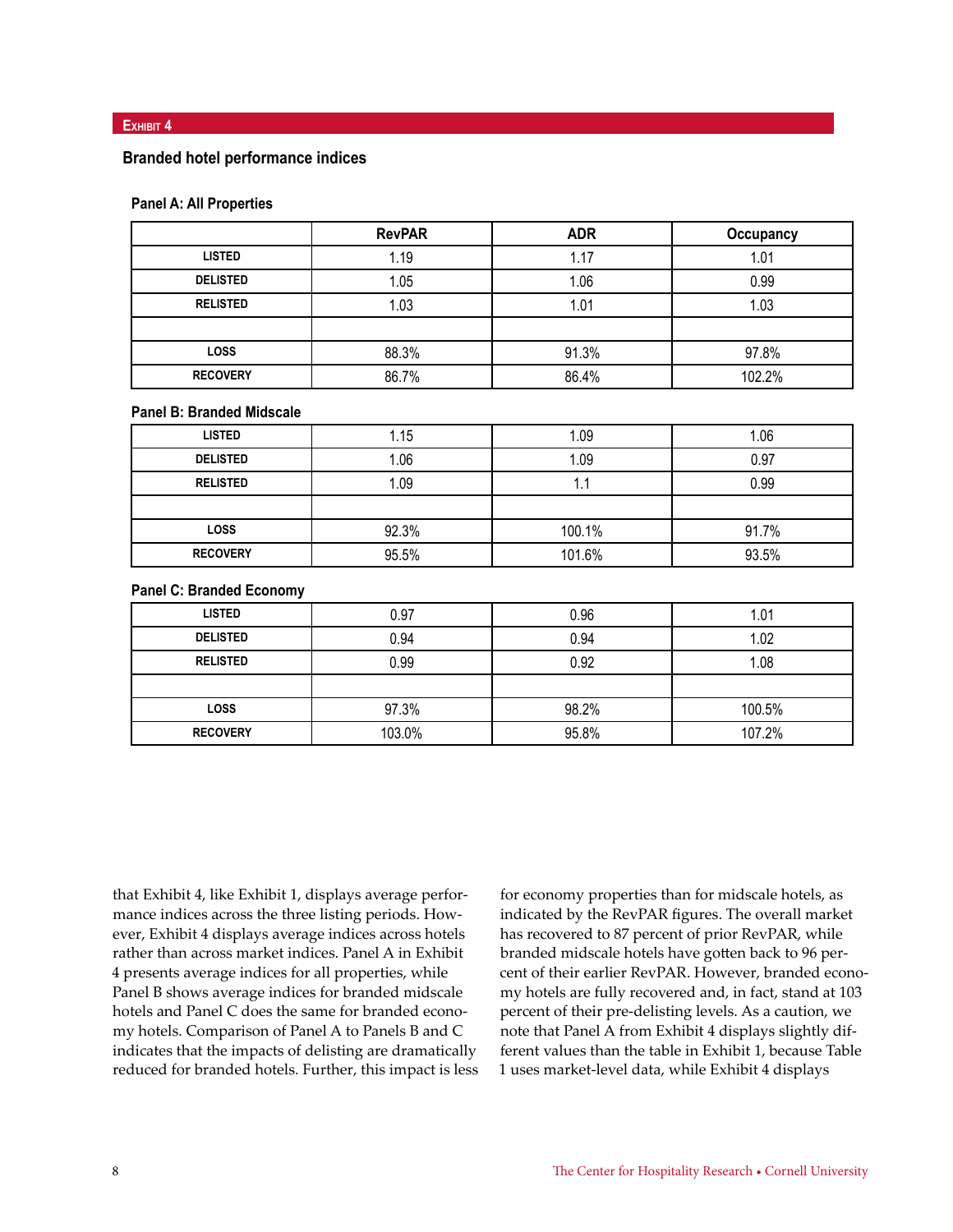results averaged across hotels. We see that the greater the range in hotel sizes, the greater the potential for differences between the two sets of results.

#### Summary

The goal of this report is to provide an extended analysis of the effects on demand and revenue of OTA delisting upon hotel performance in Columbus, Georgia. Because the OTAs delisted all the city's hotels for a time and then relisted them, we are presented the opportunity to analyze the effects of a natural experiment. In one study, McLeod and his colleagues conducted an analysis that found an estimated 18,000 annual room-nights lost in Columbus as a result of delisting. The loss of 18,000 room-nights is based on a broad assumption that all demand lost from Columbus spilled over to Phenix City, which seems to be a conservative approach. Using this estimate, they concluded that, even given this loss of 18,000 room-nights, the city's hotels actually benefited from delisting, based on the calculation that the loss in room-nights is more than offset by OTA commission savings.

Starting with this analysis, Saram Han and I took a different approach and did not make any assumptions about lost room-nights. Instead, we compared relative performance of Columbus hotels to those in Phenix City. Through the use of indices we indicated substantial negative impacts of delisting in Columbus. Hotels dramatically dropped their prices during the delisting period. While they may have gained roomnights, they clearly lost revenue owing to the deep rate cuts. This analysis provides a conservative estimate of a loss of 2.8 percent of revenue during delisting during this period. Note that this estimate already included any gains in commission savings.

This report extends our analysis through the use of hotel specific data (versus market aggregate data). Using this approach, we found that the impacts of delisting were not the same for all hotels. Instead, we found that RevPAR losses declined with decreasing chain scale, and further are lessened for branded hotels.

In the end, Columbus's hotels did relist with the OTAs when given the opportunity. Most saw a subsequent uptick in RevPAR, but some upper scale hotels have yet to regain all the yardage that they lost during the delisting. Thus, it is difficult to conclude that the sequence of events that led to the delisting and relisting was beneficial to the city's hotels.  $\blacksquare$ 

#### **References**

Anderson, C.K. (2009). The Billboard Effect: Online Travel Agent Impact on Non-OTA Reservation Volume. Cornell Hospitality Report, 9(16).

- Anderson, C.K. (2011). Search, OTAs, and Online Booking: An Expanded Analysis of the Billboard Effect. Cornell Hospitality Report, 11(8).
- Anderson, C.K., and S. Han. (2017). The Billboard Effect: Still Alive and Well. Cornell Hospitality Report, 17(11).

Anderson, C.K., and S. Han. (2018). Living without OTAs— Goodbye Columbus: Putting the Genie Back in the Bottle (research note). Cornell Hospitality Quarterly, 59(1), 67-69. doi: 10.1177/1938965517735907.

McLeod, Brumby, Stephen W. Litvin, Kirk

C. Heriot, Andres Jauregui, and Erin Dempsey. Goodbye Columbus: Accommodation Taxes and OTAs, Cornell Hospitality Quarterly, Vol 59, No. 1 (February 2018), pp. 61 – 66 doi:10.1177/1938965517704369.